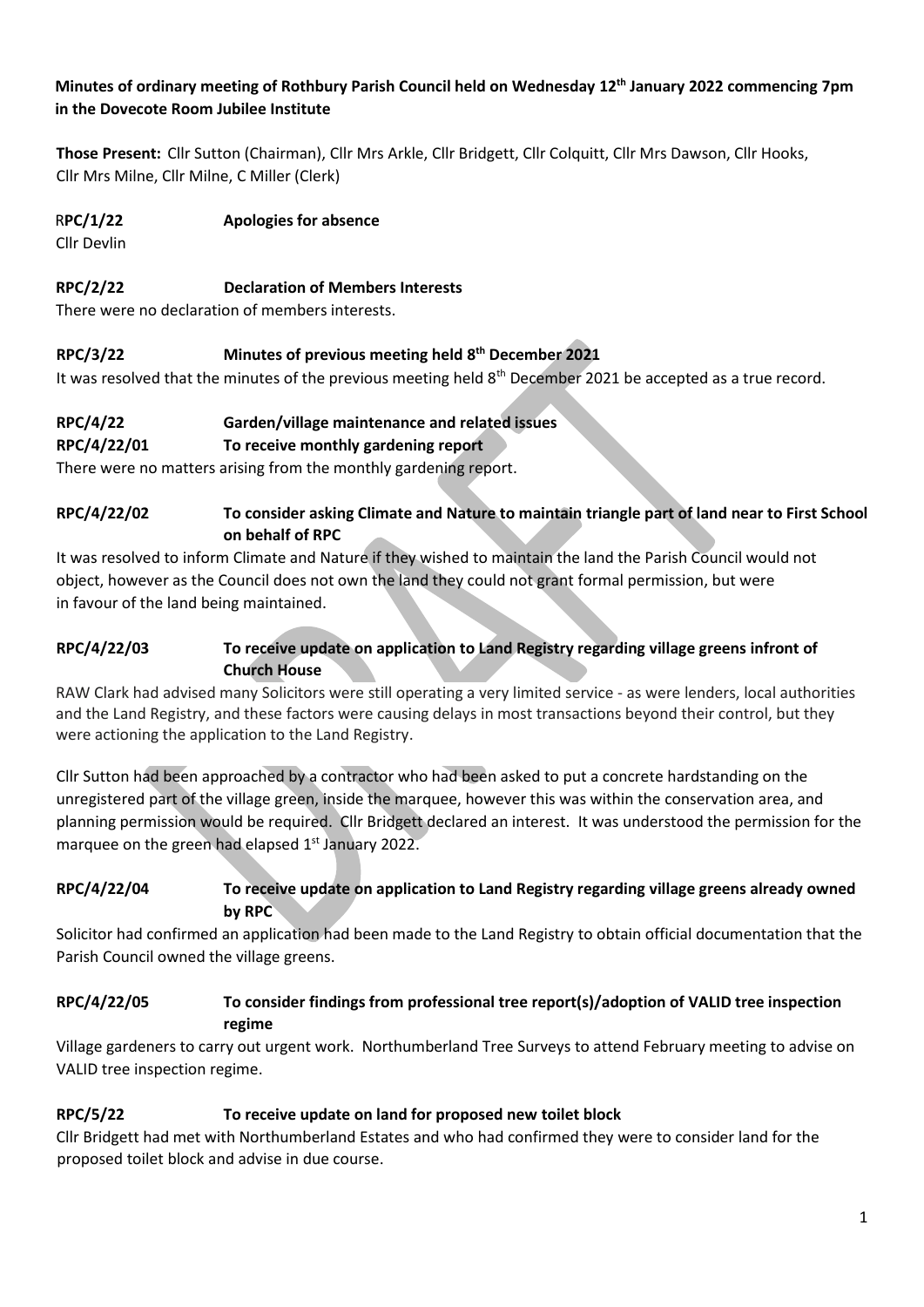# **RPC/6/22 Rothbury Bike Track, to receive progress on construction of bike track RPC/6/22/01 To receive update on County Council proposals to improve road safety for users of the bike track**

Richard Mckenzie had confirmed the road safety proposals would take 2 to 3 months to design, depending on workload.

# **RPC/7/22 To consider communications between Parish Council and residents RPC/7/22/01 To receive update on upgrade of Parish Council web-site in order to improve communications between Parish Council and residents**

Beta version of web-site available, with all in support of the improvements. There was an option to upload photographs of Cllrs and Staff to the upgraded site.

# **RPC/7/22/02 To approve printing costs and distribution of Parish Council newsletter via Post Office**

Cllr Devlin had approached three North East Royal Mail partnered printer companies, with one response received confirming Royal Mail would only deliver to the whole NE65 7Q postcode, not just Rothbury parish. They suggested trying local "Solus leaflet distribution" companies who Cllr Devlin had approached with response(s) awaited. A further option would be to purchase a large printer, capital cost would be high but production of a newsletter would be at a much lower cost, and within full Council control. However this would need sited, and it could be possible to rent some space in the Jubilee Institute. Further to Storm Arwen, the County Council were looking into having a dedicated room for Crisis Management within the Institute, where the Parish Council may be able to store a printer. Clerk to contact Jubilee Institute to enquire about the feasibility of renting a dedicated Parish Council room.

# **RPC/8/22 Planning**

*Public comments can be submitted via Northumberland County Council web-site:* 

*Northumberland.gov.uk/Planning.aspx or via post to: Development Control, County Hall, Morpeth, NE61 2EF* **RPC/8/22/01 Approval of Planning Application received**

• 21/00626/FUL & 21/00627/LBC: Congregational Hall – roof rear, construction of rear porch, pedestrian access to garden

**RPC/8/22/02 To receive update from Mid-Coquetdale Neighbourhood Plan Steering Group** Next meeting of group to be confirmed in due course.

# **RPC/8/22/03 To consider amended plans relating to 21/03106/FUL: Demolition of the existing convenience store (Class E) and construction of a new retail foodstore (Class E) to be occupied by Co-operative Food Ltd/Mace Convenience Store, Townfoot**

Amended plans included one large accessible parking bay in front, 2EV charging bays to front (which could only be used by electric vehicles) and west of shop, and the bus stop moved East. It was agreed these proposals would create further traffic management problems. The application to be heard at the Planning Committee, County Hall 20/1/22 at 1pm. Clerk to contact Cllr Devlin and ask if he could attend and speak/object to the proposals on behalf of the Parish Council.

| RPC/9/22/01           | To approve the following payments                                   |                          |             |            |  |  |  |
|-----------------------|---------------------------------------------------------------------|--------------------------|-------------|------------|--|--|--|
| <b>PARISH COUNCIL</b> |                                                                     |                          |             |            |  |  |  |
| <b>PAYABLE TO</b>     | <b>DETAILS</b>                                                      | <b>AMOUNT</b><br>(GROSS) | <b>NETT</b> | <b>VAT</b> |  |  |  |
| Jubilee Institute     | Rent of meeting room<br>November;<br>Neighbourhood Plan<br>meetings | £54.00                   |             |            |  |  |  |

# **RPC/9/22 Finance**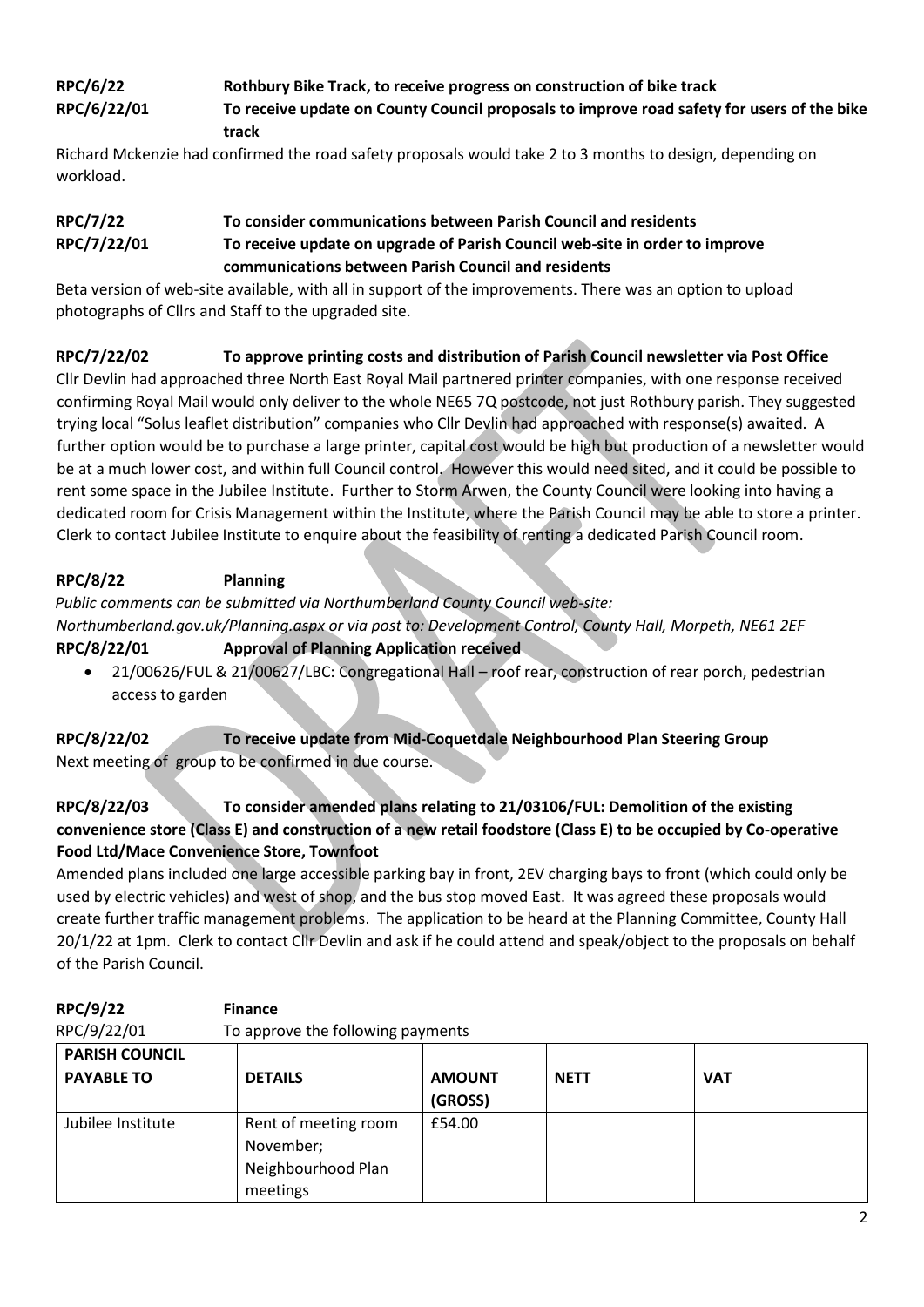| <b>UCCT</b>                             | November shopping<br>bus.                                      | £64.00                   |             |            |
|-----------------------------------------|----------------------------------------------------------------|--------------------------|-------------|------------|
| Staff                                   | Staff costs                                                    | £1026.79                 |             |            |
| <b>Thropton Parish</b><br>Council       | Coquetdale Cluster fee<br>$y/3$ 31.3.22                        | £98.10                   |             |            |
| M Evens                                 | December village<br>maintenance                                | £385.35                  |             |            |
| Northumberland Tree<br>Surveys          | Tree Surveys, village<br>green and closed<br>churchyards       | £510                     |             |            |
| <b>JOINT BURIAL</b><br><b>COMMITTEE</b> |                                                                |                          |             |            |
| <b>PAYABLE TO</b>                       | <b>DETAILS</b>                                                 | <b>AMOUNT</b><br>(GROSS) | <b>NETT</b> | <b>VAT</b> |
| Rontec                                  | Fuel                                                           | £27.66                   | £23.05      | £4.61      |
| Amazon                                  | Heater for staff facilities                                    | £39.95                   | £33.29      | £6.66      |
| Northumbrian Water                      | Quarterly water charges                                        | £55.05                   |             |            |
| Staff                                   | Staff costs                                                    | £1732.19                 |             |            |
| Newtown Engineering                     | Grasscutter<br>service/repair/screws                           | £232.31                  | £193.59     | £38.72     |
| <b>B</b> Davison                        | Reimbursement of<br>exclusive right of burial<br>for 100 years | £153                     |             |            |
| <b>Education Partnership</b>            | Chemical spray training                                        | £200                     |             |            |
| North East                              |                                                                |                          |             |            |
| M Evens                                 | December cemetery<br>duties                                    | £896.77                  |             |            |
| Northumberland Tree                     | <b>Whitton Bank Cemetery</b>                                   | £240                     |             |            |
| Surveys                                 |                                                                |                          |             |            |

It was resolved to approve the payments.

# **RPC/9/22/02 To consider the most up to date financial statements for Rothbury Parish Council and Rothbury Parish Council (RJBC) – receipts and payments; budget; bank reconciliation**

It was resolved the most up to date financial statements for Rothbury Parish Council and Rothbury Parish Council (RJBC) were a true record. Cllr Mrs Arkle to sign bank reconciliations.

## **RPC/9/22/03 To approve Rothbury Parish Council and Rothbury Parish Council (RJBC) budgets 2022- 2023**

It was resolved to approve Rothbury Parish Council and Rothbury Parish Council (RJBC) budgets for 2022-2023. The Joint Burial Committee had considered the budget at their meeting 13/12/21 and were in agreement.

# **RPC/9/22/04 To approve Rothbury Parish Council precept requirements of £70,000, and Rothbury Parish Council Joint Burial Committee precept requirements of £40669.50 for 2022-2023**

It was resolved to approve the Parish Council precept requirements of £70,000, and £40669.50 contribution to the Rothbury Joint Burial Committee precept.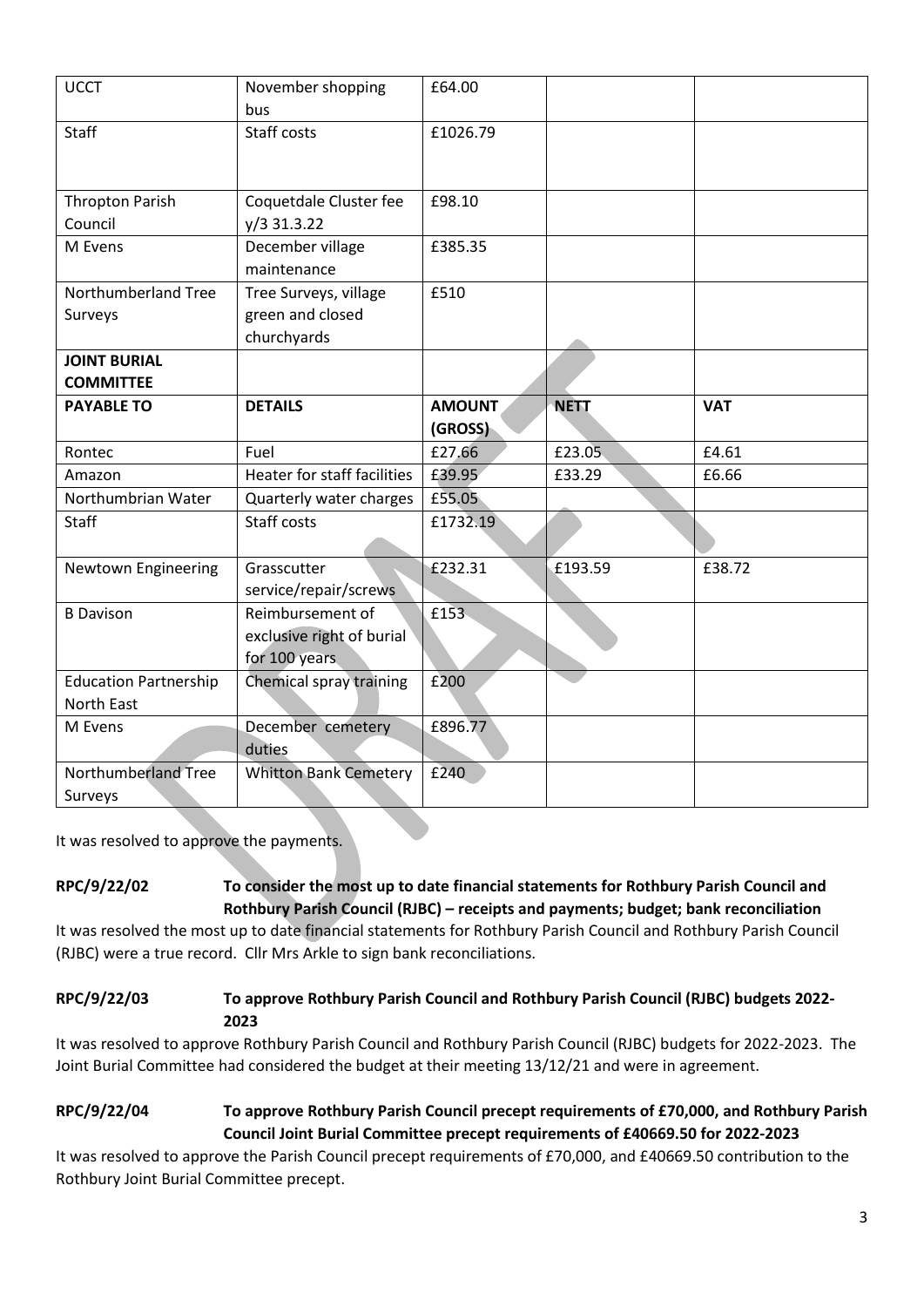# **RPC/9/22/05 To receive acknowledgement of grant from Great North Air Ambulance**

Grant acknowledgement noted.

## **RPC/10/22 To receive update on Borderlands Place Programme which includes proposals for traffic reorganisation in village centre**

Findings from the stakeholder mapping session held with the Parish Council December 2021 should be available by the end of January 2022.

# **RPC/11/22 To receive County Councillor update**

Proposals regarding Rothbury swimming pool would be considered by Cabinet later this month. Meeting with NHS Trust to be held 13/1/22, where future use of the Cottage Hospital would be confirmed.

# **RPC/12/22 Whitton Bank Cemetery**

## **RPC/12/22/01 To approve quotation for replacement door/frame repairs to sheds**

A further quotation had been received for labour only, with quotes awaited for materials the Parish Council would purchase directly. Quotes to be approved once material price received.

## **RPC/12/22/02 To receive update on proposals regarding diverting the stream, to enable the current extension land at the burial ground to be utilised for burials**

Nothing to report.

# **RPC/12/22/03 To approve Joint Burial Committee Constitution further to amendments relating to precept percentage splits y/e 31/3/22**

It was resolved to approve the amendments to the Joint Burial Committee Constitution relating to precept percentage splits 2022-2023.

# **RPC/12/22/04 To approve works to re-lay paths at bottom wall of burial ground, at an approximate cost of £280 + VAT.**

It was resolved to approve works to re-lay paths at the bottom wall of the burial ground, at an approximate cost of £280 + VAT, and to which the Joint Burial Committee had considered at their meeting held 13/12/21, and were in agreement with.

# **RPC/12/22/05 To approve purchase of ropes and ply boards to assist mini digger movement**

It was resolved to approve purchase of ropes and ply boards to assist mini digger movement, and to which the Joint Burial Committee had considered at their meeting held 13/12/21, and were in agreement with.

# **RPC/13/22 To consider amendments to Code of Conduct**

Cllr Colquitt to speak to Stephen Rickitt of Northumberland Association of Local Council's regarding amendments to the Code the National Association of Local Council's were advising.

# **RPC/14/22 To consider plans for 2022 Queen Elizabeth celebrations**

# **RPC/14/22/01 To consider proposal for charity walk on carriage drive/tea party on village green**

A parishioner had offered to organise a charity walk on the carriage drive and tea party on the village green Saturday 4<sup>th</sup> June 2022. Cllr Mrs Milne and Clerk to arrange meeting with parishioner

# **RPC/14/22/02 To consider arrangements for beacon and town crier events**

A gas brazier would be the preferred option for lighting on 2/6/22.

A further article would be placed in Bridges magazine seeking interested parties to be the town crier for the day.